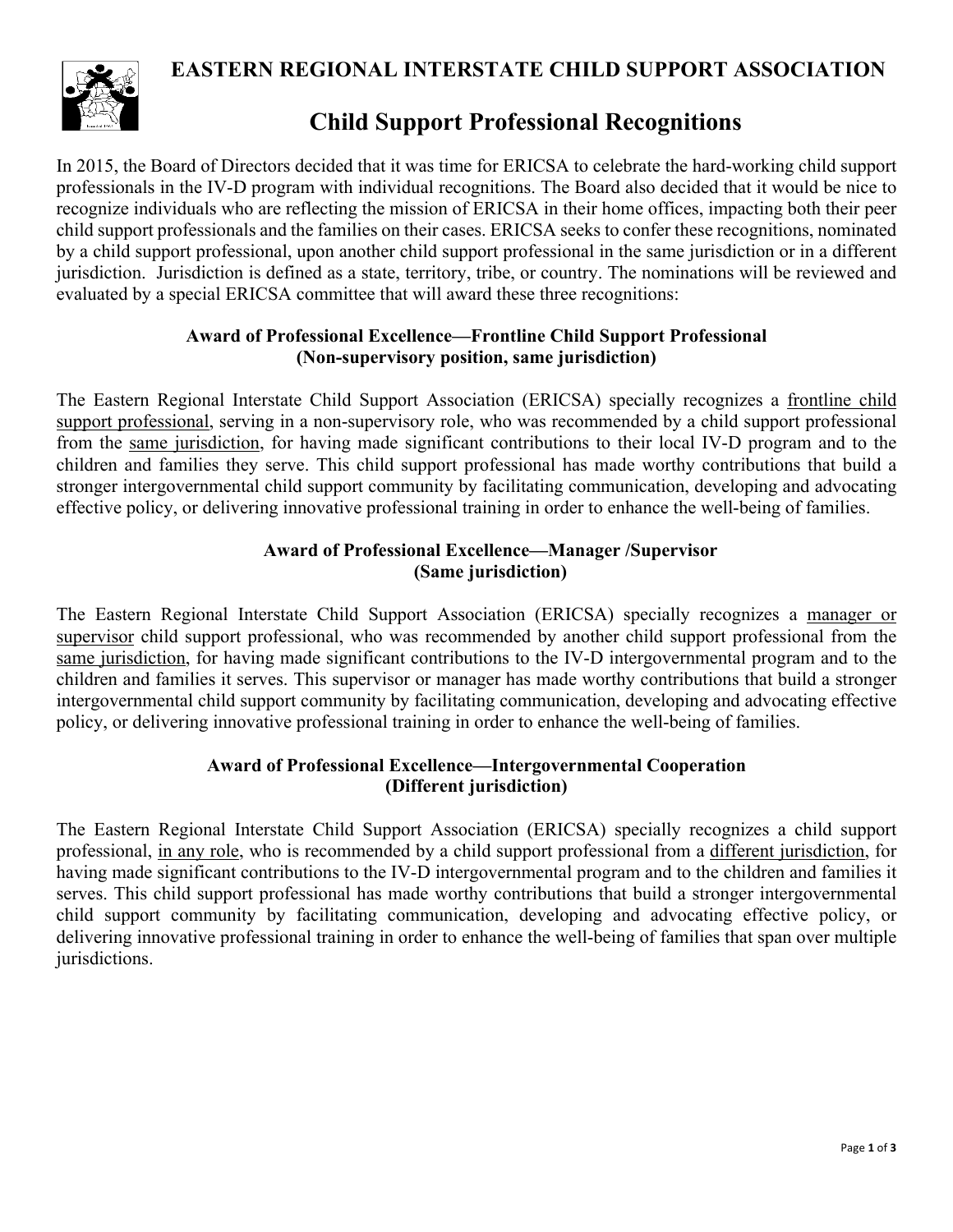### **Nomination Form for an ERICSA Child Support Professional Recognition 2020**

### **Nominator's Information**

- 1. My Name:
- 2. My Email address:
- 3. My Employer/Agency/Tribe Name:
- 4. My Job Title:
- 5. My Supervisor's Name:
- 6. My number of years in child support-related employment:
- 7. The number of years I have known the nominee:

### **Nominee's Information (to the best of your knowledge)**

- 1. Name:
- 2. Email address:
- 3. Employer/Agency/Tribe Name:
- 4. Job Title:
- 5. Supervisor's Name:
- 6. Number of years in child support-related employment:
- 7. Recognition for which you are nominating him/her:
	- □ Award **of Professional Excellence— Frontline Child Support Professional**
	- **□ Award of Professional Excellence—Manager /Supervisor**
	- **□ Award of Professional Excellence—Intergovernmental Cooperation**